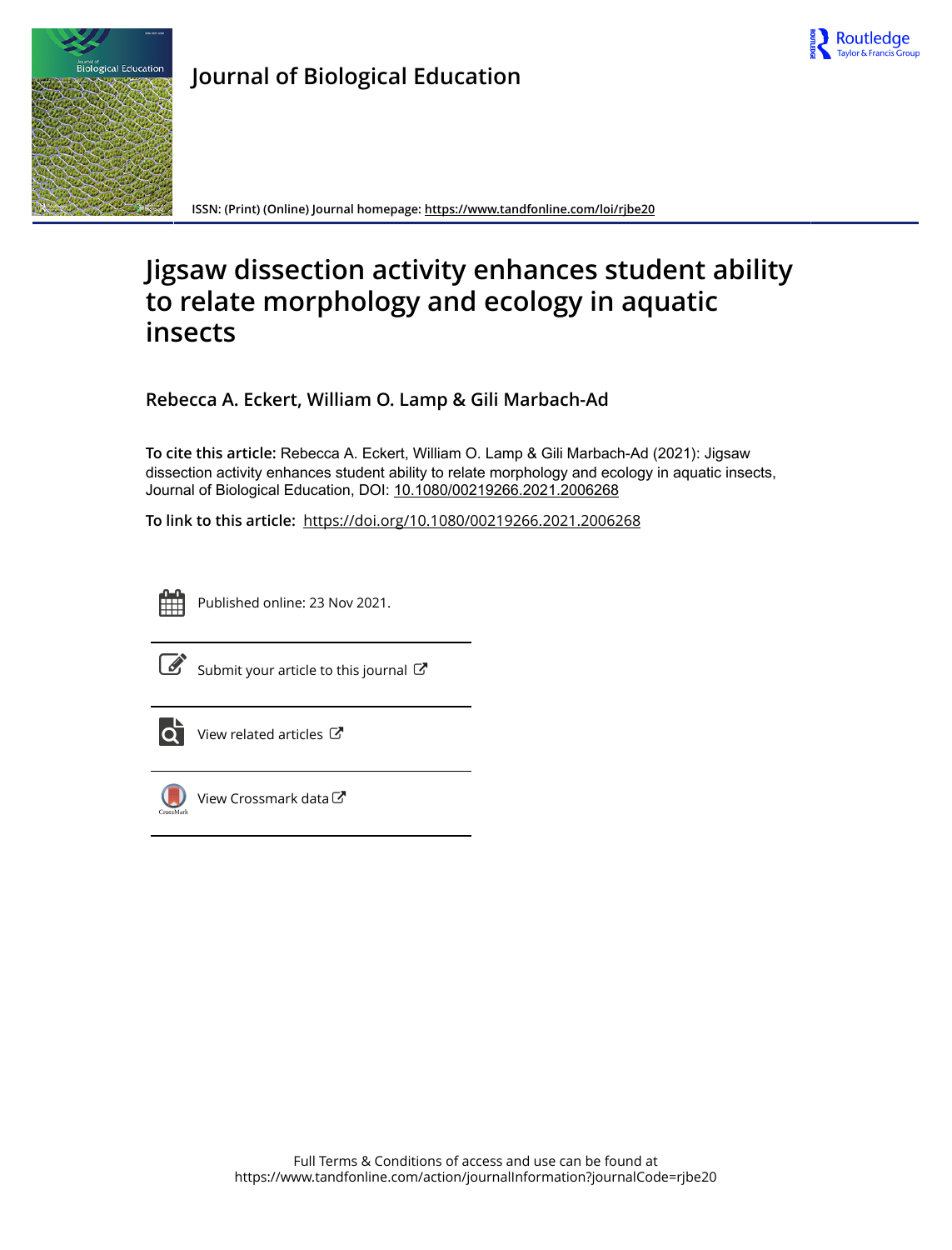

Check for updates

# **Jigsaw dissection activity enhances student ability to relate morphology and ecology in aquatic insects**

Rebecca A. Ecker[t](http://orcid.org/0000-0002-2390-7591) **D**<sup>[a](#page-1-0)</su[p](http://orcid.org/0000-0002-8565-1560)>, William O. Lamp D<sup>a</sup> an[d](http://orcid.org/0000-0002-6278-2015) Gili Mar[b](#page-1-0)ach-Ad D<sup>b</sup>

<span id="page-1-0"></span>aDepartment of Entomology, University of Maryland, College Park, Maryland, USA; <sup>b</sup>College of Computer, Mathematical, & Natural Sciences Teaching and Learning Center, University of Maryland, College Park, Maryland, USA

#### **ABSTRACT**

Functional feeding guild classification of aquatic insects is partly based on mouthpart morphology, but the link between mouthpart morphology and ecological feeding roles is often missed by students in the classroom. We implemented a Jigsaw activity in a freshwater biology course to help students connect morphology and ecology. Paired students dissected two common (to the whole class) and one unique aquatic insect's mouthparts and predicted their ecological feeding roles. Students then divided into new groups and taught peers about their unique insect. A pre- and postactivity survey measured students' ability to relate morphology and feeding roles. Open-ended questions graded via a rubric showed students scored significantly higher and provided more answers discussing feeding roles. Likert-type questions probing students' perceptions of mouthpart importance resulted in marginally higher importance ratings of mouthparts for identification but no differences for insect feeding. On an end-ofthe-semester assessment, students generally rated the activity as helpful. Some reported the activity to be difficult due to small insect size. The activity enhanced students' understanding of the link between mouthparts and feeding roles but may have decreased their engagement due to perceived difficulty. Further modification alleviating difficulty may improve student perceptions while retaining knowledge gains.

#### **KEYWORDS**

Jigsaw; cooperative learning; laboratory; entomology; mouthparts

# **Introduction**

<span id="page-1-2"></span><span id="page-1-1"></span>In this study, we explored the use of a Jigsaw activity for the dissection of aquatic insect mouthparts. The Jigsaw activity here involved pairs of students becoming 'experts' on one unique type of aquatic insect mouthparts. The pairs were then reassigned into new groups, with one student from each of the unique mouthpart pairs. Students in the new groups taught their peers about their unique insect, facilitating peer-learning in improving student understanding of the relationship between morphology and function in organisms. This relationship is important both as an ecological concept and in organismal classification, but the connection is often missed by students. The taxonomic classification of organisms was originally based upon morphological characteristics, and although classification methods have now grown to encompass genetic technologies, morphology remains an important aspect of understanding differences between species (Dunn [2003;](#page-12-0) Wheeler [2008](#page-13-0)). While the use of taxonomic characters for identification is on the decline as genetic technologies expand, the link between morphology and ecology helps to define a student's understanding of structure and function within organisms (Wheeler [2008\)](#page-13-0).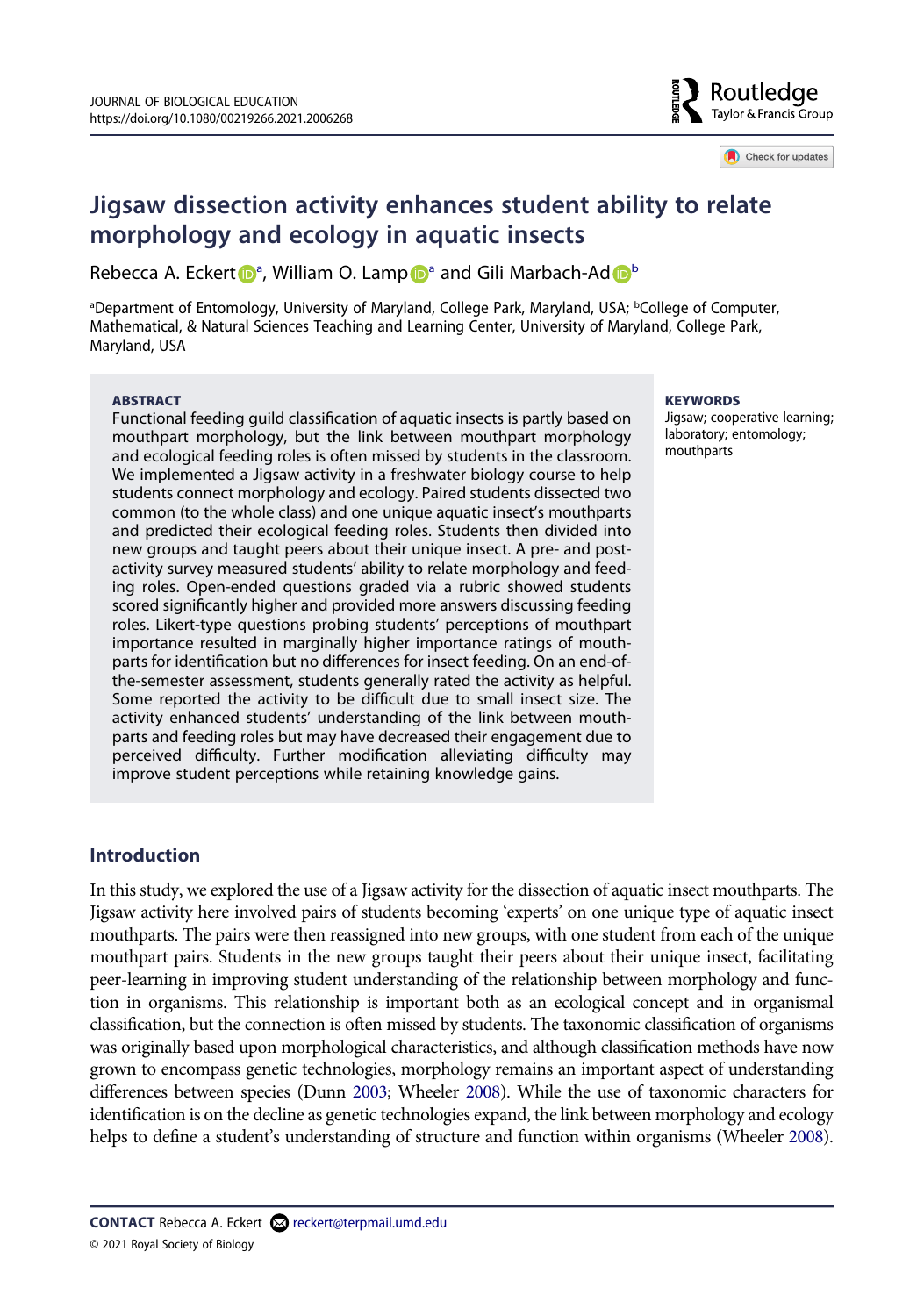<span id="page-2-10"></span><span id="page-2-4"></span>Aquatic insects, for example, are classified into functional feeding guilds describing their trophic relationships (Cummins and Klug [1979;](#page-12-1) Wallace and Webster [1996](#page-13-1); Merritt, Cummins, and Berg [2008](#page-12-2); Cummins [2018\)](#page-12-3). Guilds, such as shredders, collector-gatherers, scrapers, and predators, represent a combination of mouthpart morphology and behavioural adaptations and provide a way to make inferences about species' feeding relationships (Cummins and Klug [1979\)](#page-12-1). The shape of the mouthparts can be particularly important in determining potential food resources for an aquatic insect by limiting the types of food that can be ingested. Mouthpart morphology is therefore often used to make initial hypotheses about insect feeding roles, which relate to the ecological role of an aquatic species within its environment (e.g. Ramírez and Gutiérrez-Fonseca [2014](#page-13-2); Cummins [2018](#page-12-3)). As such, aquatic insects can serve as model organisms for helping students understand the links between structural adaptations and ecological functions such as feeding roles.

<span id="page-2-12"></span><span id="page-2-5"></span><span id="page-2-3"></span>Science education research has revealed that ecology can be a challenging subject for biology students due to the large amount of information that needs to be integrated and, similarly, zoology can be difficult because of new terminology (Okebukola and Jegede [1989;](#page-12-4) Fauzi and Fariantika [2018](#page-12-5)). Learning about the ecological feeding roles of aquatic insects has the potential to be overwhelming for students since it requires students to combine concepts from both zoology and ecology to understand new terminology, classifications, and relationships between organisms. Some studies, however, have shown that cooperative learning can help students connect information between basic observations, such as those related to morphology, and the ecological role of organisms (Koprowski and Perigo [2000;](#page-12-6) Mangtorn and Helldén [2007\)](#page-12-7). Cooperative learning is an active learning technique which places greater learning responsibility into students' hands as active participants and can increase student achievement in higher education science courses, including within the laboratory (Smith, Hinckley, and Volk [1991;](#page-13-3) Colosi and Zales [1998](#page-12-8); Springer, Stanne, and Donovan [1999](#page-13-4); Lord [2001\)](#page-12-9).

<span id="page-2-9"></span><span id="page-2-8"></span><span id="page-2-6"></span>Cooperative learning includes a variety of strategies to engage students. One type of cooperative learning commonly implemented in classrooms is Think-Pair-Share, which is known to increase student engagement and critical thinking skills (Lyman [1981](#page-12-10); Kaddoura [2013;](#page-12-11) Kothiyal et al. [2013](#page-12-12)). The instructor first poses a question for students to think about individually. Each student then shares their thoughts with another student in pairs, where they need to defend their answers and reach a consensus. Finally, student pairs share with the whole class, stimulating classroom discussion. Cooperative learning can also include structured group problem-solving, such as in Process Oriented Guided Inquiry Learning (POGIL). POGIL was originally developed for the chemistry classroom in the 1990s but has since been utilised in a variety of courses and has been shown to increase student achievement and likelihood of passing a course (Moog et al. [2006](#page-12-13); Moog and Spencer [2008;](#page-12-14) Brown [2010;](#page-12-15) Johnson et al. [2011](#page-12-16); Walker and Warfa [2017](#page-13-5)). POGIL exercises take place during class sessions in groups of 3–4 students who are each assigned a specific role (i.e. recorder, presenter, manager, reflector) which changes among the members of the group each time a POGIL is conducted. Students are given some sort of model and set of questions which they work collaboratively to examine, while the instructor serves as a facilitator.

<span id="page-2-13"></span><span id="page-2-11"></span><span id="page-2-7"></span><span id="page-2-2"></span><span id="page-2-1"></span><span id="page-2-0"></span>Another often-used cooperative learning method is the Jigsaw, which has been successfully implemented in various types of science laboratory exercises (e.g. Smith, Hinckley, and Volk [1991;](#page-13-3) Colosi and Zales [1998](#page-12-8); Koprowski and Perigo [2000\)](#page-12-6). The Jigsaw expands upon cooperative learning in that students are not only responsible for learning within a group, but they need to become the 'expert' on an aspect of the material in order to then teach their classmates what they have learned (Aronson and Goode [1980](#page-12-17); Colosi and Zales [1998](#page-12-8)). By teaching their peers, the student better learns and understands the material themselves (Colosi and Zales [1998\)](#page-12-8). The positive effects of Jigsaws have been seen in courses covering topics of morphology and classification, which are key concepts for understanding links between mouthpart morphology and feeding roles. For example, Koprowski and Perigo (2001) implemented the Jigsaw method within an anatomy class where pairs of students were assigned to one organism for the course. Each week, the class explored a different organ system with the pairs focusing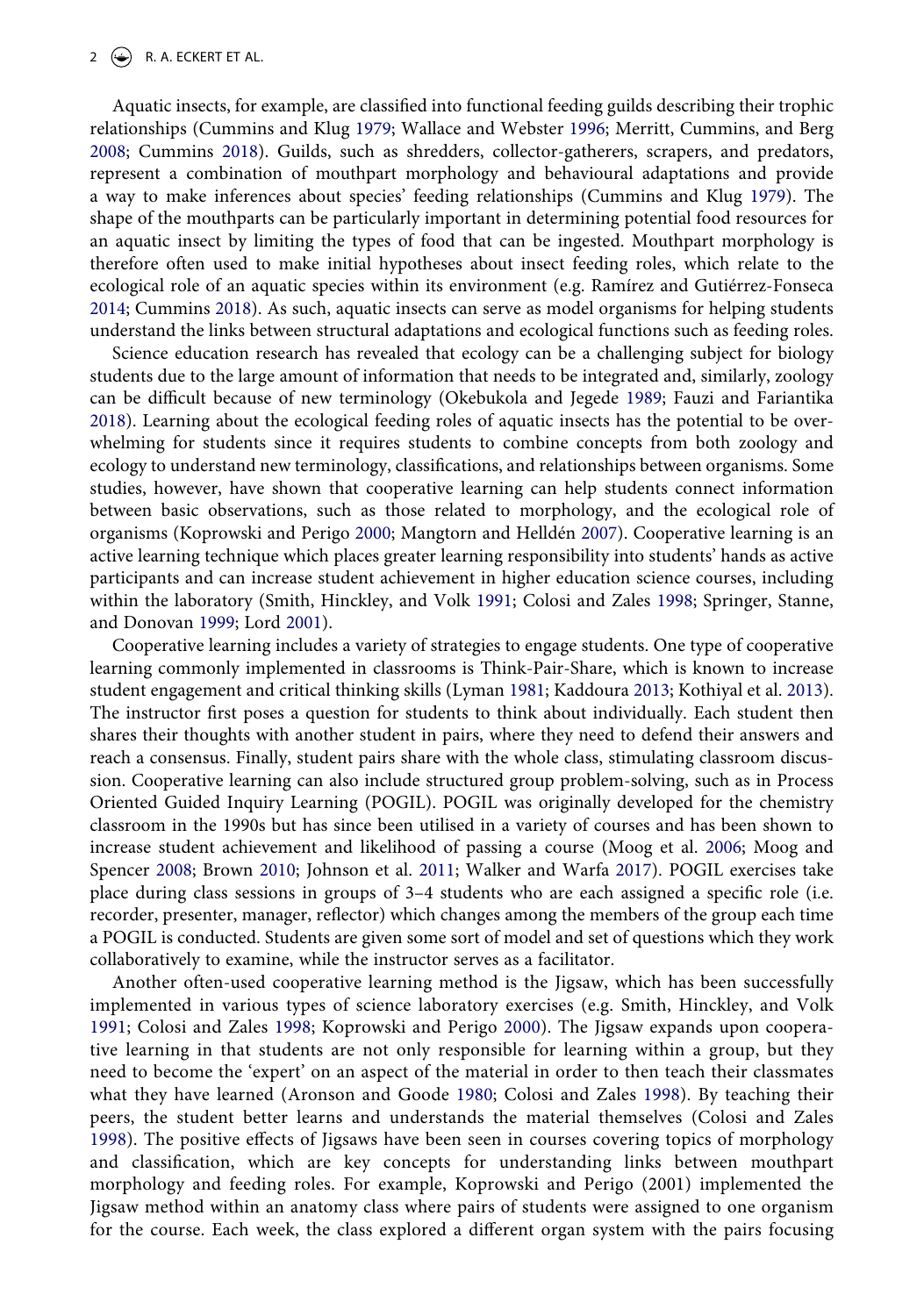<span id="page-3-0"></span>on their unique organism. These student pairs then taught their peers about their organism's specific organ system. Results indicated that students found the technique to be effective in helping them learn about each system across organisms. In another study, Sezek [\(2013\)](#page-13-6) compared the achievement scores of students who were taught classification of invertebrates by either a Jigsaw method or a traditional teacher-focused method and found that students within the Jigsaw group scored significantly higher on a post-test designed to measure their knowledge gains than those taught via traditional methods. The success of the Jigsaw approach in such biology courses indicates that it can be a powerful and effective tool that may also help students make connections between mouthpart morphology and feeding roles in aquatic insects.

The freshwater biology course taught at the University of Maryland includes a laboratory section with a strong focus on identification and taxonomy of aquatic insects based on morphological traits. Early in the semester, students begin learning to classify aquatic insects into orders based upon morphological traits while sampling during field trips. After a month of field trips, students return to the lab to learn about the ecology and identification of families within these insect orders. Prior to beginning identification work, students historically completed a mouthpart dissection activity which introduced them to key terms and morphological traits for later identification purposes. This activity failed, however, to help students make connections between morphology and feeding guilds, which is one of the course instructor's goals. As such, we redesigned the dissection activity as a cooperative learning activity with a Jigsaw component to expose students to a greater diversity of mouthparts than time would otherwise allow, providing a stronger basis for them to make hypotheses regarding morphology and function as well as directly connect with the concept. Student understanding of this link was examined with a preand post-activity survey, and the overall helpfulness of the activity towards their learning was assessed at the end of the semester. With this data collection, we sought to investigate if students would (1) Gain understanding of the importance of mouthpart morphology for ecological feeding roles, (2) Find the activity to be helpful towards their learning, and (3) Find the activity an enjoyable aspect of the course.

#### **Methods**

The Jigsaw activity, as detailed below, involves dissection of aquatic insect mouthparts. In previous years, although dissections were performed in pairs, students were not connecting mouthpart morphology and feeding ecology. To better connect these concepts for students, a Jigsaw was used to allow students to take greater ownership of their learning and enable the instructor and the graduate student teaching assistants (TAs) to demonstrate a greater range of insect mouthparts. Here, we describe the course, its goals, the specific Jigsaw activity, the assessments used to evaluate the activity, and the analysis of the assessments.

#### *Course background*

Freshwater Biology is a four-credit upper-level biology course (BSCI 467) taught in the fall at the University of Maryland College Park, United States of America, with three one-hour class sessions and one three-hour laboratory session each week. The class sessions are taught by a faculty member (the course instructor) while the laboratory sessions are taught by TAs, one for each of the two sections. The course instructor and TAs meet weekly to harmonise teaching between laboratory sections, prepare the week's tasks, and ensure that the course content is clear. The course is generally taken mostly by seniors, and both sections fill quickly for a maximum of 48 students. The class sessions, mostly traditional lectures given by the course instructor with a few lectures by guest speakers, covers various topics in freshwater biology including key aspects of still and flowing waters, trophic interactions, water quality issues, and ecological restoration. Some class sessions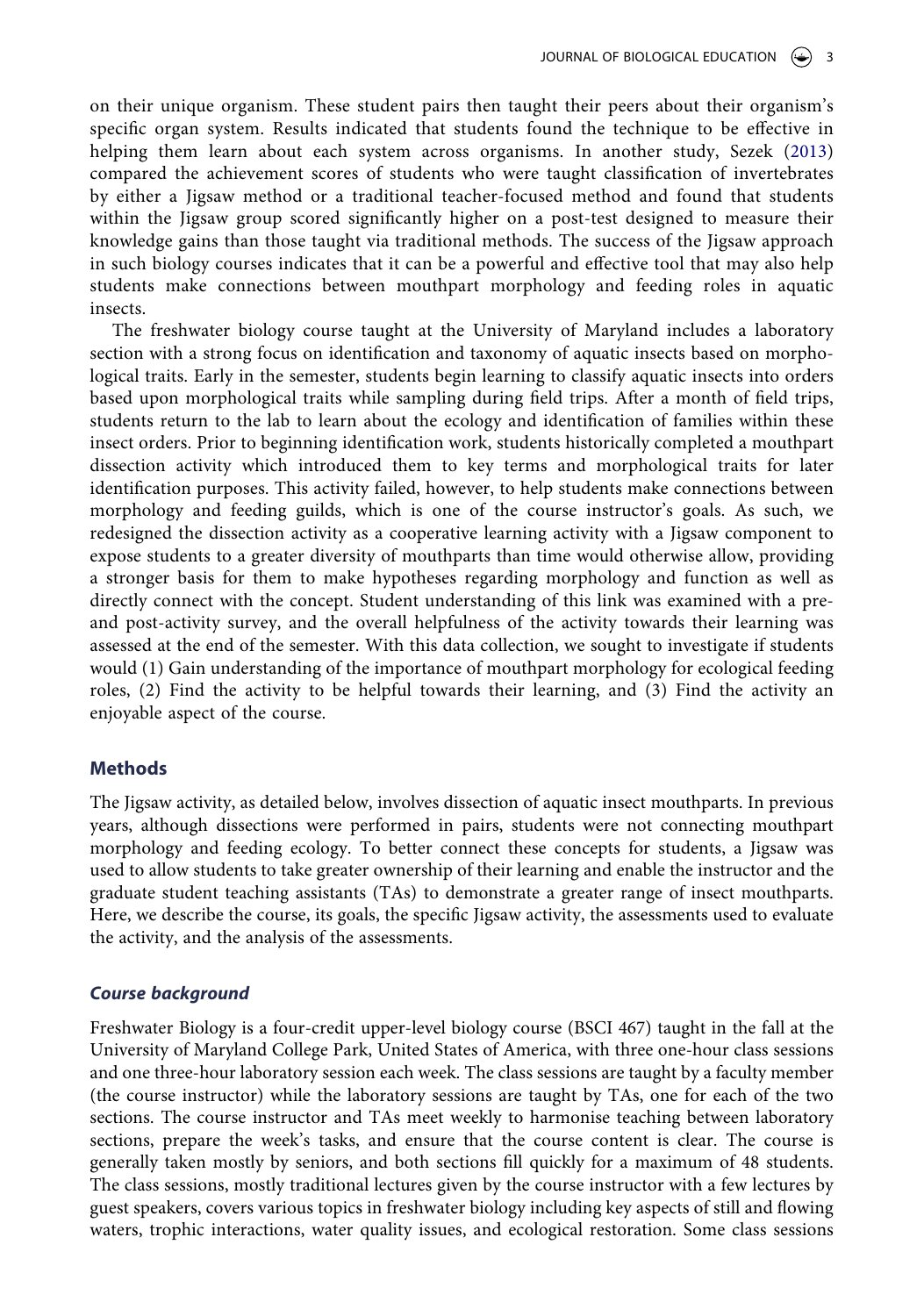| Assignment                              | Points |
|-----------------------------------------|--------|
| Order practical (in field)              | 50     |
| Midterm practical                       | 50     |
| Final practical                         | 50     |
| Mouthparts dissection in-class activity | 10     |
| Mouthparts dissection online surveys    | 10     |
| <b>Insect Collection</b>                | 80     |
| Participation                           | 50     |
| Total                                   | 300    |

<span id="page-4-0"></span>**Table 1.** Laboratory section major assignments and point breakdown. Assignments total 300 points out of the course total of 750 points.

involve POGIL exercises on topics of the consequences of water, seasonality of lentic and lotic waters, hydrographs and hydrology, the process of science, and aquatic insects and water quality. See all course topics in Supplemental Material Table 1.

The laboratory sessions focus on aquatic insect taxonomy, and grades derive mainly from laboratory practicals about ecology and identification of aquatic insects and an insect collection [\(Table 1\)](#page-4-0). The first month of the course includes a series of field trips to collect aquatic insects at streams and wetlands, while the rest of the semester involves mini-lectures by the course TAs on the ecology and identification of aquatic insect orders. See all topics in Supplemental Material [Table 1.](#page-4-0) Paired students complete an aquatic insect collection from the field trips, and the identification of their specimens occurs during lab after the mini-lectures. These student pairs are assigned at the beginning of the semester based upon abilities and interests. During the first laboratory period, students are given a brief introduction to key differences between aquatic insect orders and independently complete a pre-test that does not count towards their grade. This pre-test requires students to identify aquatic insects to order using provided keys. After completing the pre-test, the TA reviews their answers and has them return to any organisms that were incorrectly identified until all answers are correct. The number of attempts on this pre-test helps the course instructor and TAs to sort students into the assigned pairs so that a weaker student can be paired with a stronger student. In addition, students fill out a brief questionnaire in lecture, and the answers (e.g. regarding future career goals) are used to further pair students.

## *Mouthpart dissection activity*

Every year in week six or seven of the course, after the field trips but prior to the mini-lectures on aquatic insect orders, students perform a mouthpart dissection activity during a laboratory session to familiarise themselves with aquatic insect morphology necessary for later identification. In years prior to 2017, students were required only to dissect *Pteronarcys* sp. shredding stonefly specimens. In 2017, this activity was modified to include dissection of both *Pteronarcys* sp. and a predatory perlid stonefly in order to help students see differences in morphology based upon feeding guilds. This activity received further modification in 2018 with the goal of guiding students to a greater understanding of the importance of morphology to function in terms of feeding for aquatic insects by including a larger number of functional feeding guilds. The activity modification that was tested in 2018 and is reported here used a total of six organisms and was completed by both sections of the course, totalling 48 students ( $n = 24$  per section).

Prior to the activity, the TA gave a short lecture to introduce students to generalised insect mouthpart structures and explain the concept of functional feeding guilds. Students then worked in their assigned pairs to dissect three different specimens. Each pair dissected a predatory perlid stonefly (Plecoptera: Perlidae) and a shredding *Pteronarcys* sp. stonefly (Plecoptera: Pteronarcyidae), and each pair was assigned a third organism out of four options. The options included cranefly shredders (Diptera: Tipulidae: *Tipula* sp.), predatory backswimmers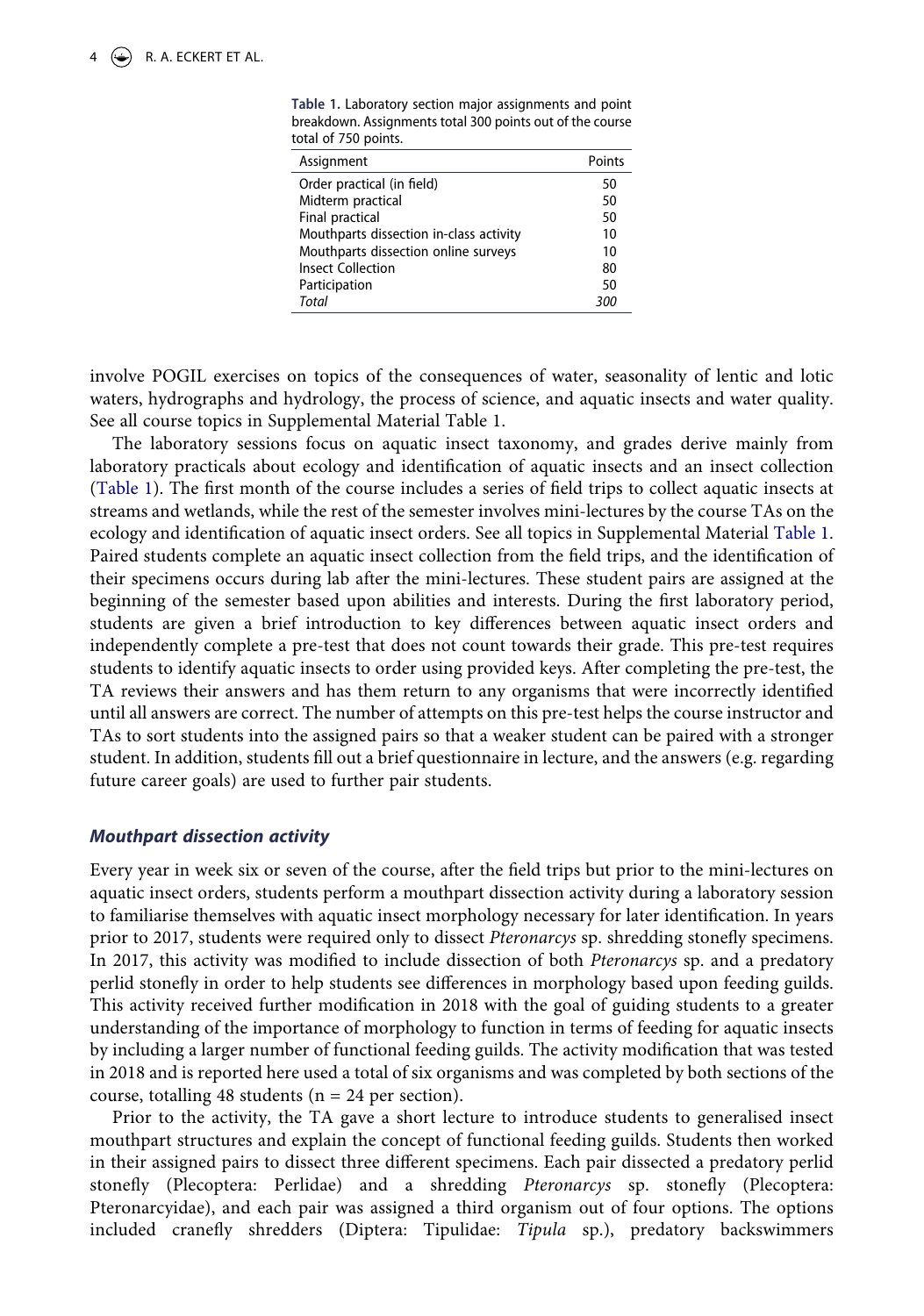(Hemiptera: Notonectidae), scraping/grazing mayflies (Ephemeroptera: Heptageniidae: *Stenonema* sp.), and assorted predatory odonate larvae (Odonata: Anisoptera). Each of these additional specimens had modified mouthparts that varied greatly from those seen in the perlid and *Pteronarcys* sp stoneflies. Specimens had been collected from local streams and ponds and were kept preserved in 80% ethanol until the activity, and the largest in size of those collected were used for the activity.

During the dissections in pairs, students were required to remove, identify, and label the major mouthparts from their specimens on an index card, using provided tools and a dissecting microscope. Their dissections were verified by the section TA. Students worked on a worksheet (see Supplementary Material) in their dissection pair which required comparing and contrasting the mouthparts of each specimen and forming a hypothesis about which functional feeding guild the specimens may represent. When students had completed their dissections in pairs, the pairs were split up and new groups of four students were formed. The groups consisted of one student from each of the unique third organisms (Jigsaw), allowing students to share their unique observations with the group on the mouthparts and their hypotheses on functional feeding guild. As each pair only had one specimen, students then took turns looking under the microscope at the dissected mouthparts of the unique specimens. After groups were finished discussing their findings and observations, the class was reconvened and a discussion ensued regarding observations and hypotheses about the functional feeding guilds of each organism. Completing the worksheet and activity in class was worth 10 points out of 300 total possible points within the laboratory section towards student grades and was graded on completion and not on correctness. Students' responses on the worksheet are not included in this study.

## *Activity assessments and data analysis*

Students completed an identical pre- and post-activity survey provided electronically on the course management website. The surveys were each worth five points, given for completion of each survey (10 points for completion of both surveys out of 300 within the laboratory portion of the course). The pre-survey was available for one week prior to the laboratory section when the activity was performed, and the post-activity survey was available for one week after the laboratory section. The survey contained a total of six questions, four of which were open-ended and two Likert-type questions. These questions (see [Tables 2 and 3](#page-6-0)) were intended to assess to what extent students gained an understanding of the following: (1) How mouthparts play a role in determining functional feeding guilds, (2) Ways to determine what an insect eats, and (3) Recognising that functional feeding guilds are important in classification of aquatic insects and in understanding their ecological roles. Answers for the pre- and post-activity surveys were separately downloaded from the course management website. To deidentify answers but keep them paired for a given student, each student was assigned a random number and answers were sorted by number prior to analysis. The ID numbers and identities were kept in a separate, password-protected file from the deidentified answers. All students  $(n = 48)$  completed both surveys and provided consent for their responses to be used via informed consent forms included in the pre-activity survey.

Student answers to the open-ended questions were categorised into major themes (see [Table 2\)](#page-6-0) and scored on a scale of 0–2. A score of 0 indicated the answer was incorrect or not related to the question, a score of 1 indicated the answer was correct but generally did not incorporate aspects of how mouthpart morphology relates to functional feeding guilds, and a score of 2 indicated an answer demonstrated understanding of the topic of mouthpart morphology and functional feeding guilds. Scores were assigned by the first author and an independent aquatic ecologist, and average percent of agreement was 95.3. Scores across all four open-ended questions were summed and compared via a paired two-tailed t-test for pre- and post-activity answers. Responses to themes were always greater than 100% of the number of students when added due to multiple answers being provided by each student for each question. Likert-type questions were asked regarding the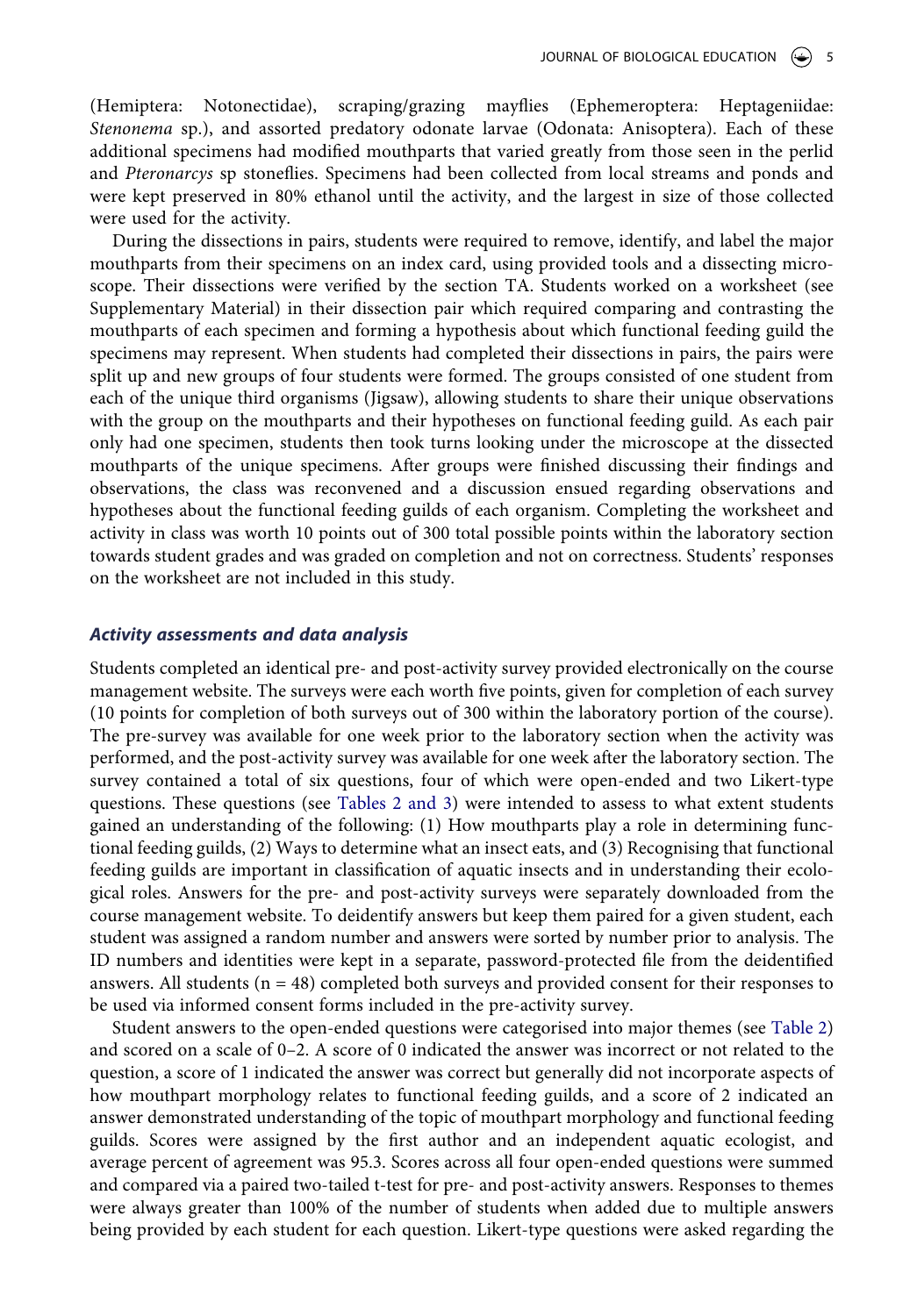# 6  $\bigodot$  R. A. ECKERT ET AL.

<span id="page-6-0"></span>**Table 2.** Major themes within student answers, number of responses on each survey within the themes, and example of student answers related to themes for the four open-ended questions. Note that the sum is always greater than 100% of students as answers required multiple responses per question.

|                                                                                                |                                                 | Number of<br>Pre-Activity<br>Survey | Number of<br>Post-Activity<br>Survey |                                                                                                                                                                                                                                                                                                                                     |
|------------------------------------------------------------------------------------------------|-------------------------------------------------|-------------------------------------|--------------------------------------|-------------------------------------------------------------------------------------------------------------------------------------------------------------------------------------------------------------------------------------------------------------------------------------------------------------------------------------|
| Question                                                                                       | Theme                                           | Responses                           | Responses                            | Example                                                                                                                                                                                                                                                                                                                             |
| (1) What are some ways to<br>classify/categorize insects?<br>List at least 3.                  | Morphology<br>$(non-$<br>mouthparts)            | 76                                  | 46                                   | 'Morphology (filaments, antenna, gill<br>placement)'                                                                                                                                                                                                                                                                                |
|                                                                                                | Mouthparts                                      | 31                                  | 42                                   | 'Look at mouthpart structures. Scoop,<br>sucking, chewing, etc.'                                                                                                                                                                                                                                                                    |
|                                                                                                | <b>Feeding Guilds</b>                           | 0                                   | 21                                   | 'The things they eat (shredder vs.<br>predators)'                                                                                                                                                                                                                                                                                   |
|                                                                                                | Life Cycles &<br>Development                    | 18                                  | 17                                   | 'By life cycle (holo vs. hemimetabolous)'                                                                                                                                                                                                                                                                                           |
|                                                                                                | Phylogeny                                       | 22                                  | 15                                   | 'Phylum, Class, Order, etc.'                                                                                                                                                                                                                                                                                                        |
|                                                                                                | Habitat                                         | 5                                   | 13                                   | 'Aquatic or terrestrial'                                                                                                                                                                                                                                                                                                            |
|                                                                                                | Ecological Role<br>& Behavior                   | 3                                   | 4                                    | 'Niche space'                                                                                                                                                                                                                                                                                                                       |
|                                                                                                | Physiology                                      | $\overline{2}$                      | 1                                    | 'Gills/respiration'                                                                                                                                                                                                                                                                                                                 |
| (2) What are some ways<br>scientists may determine<br>what an insect eats? List at<br>least 2. | Mouthparts                                      | 41                                  | 55                                   | 'What kind of mouthparts it has'                                                                                                                                                                                                                                                                                                    |
|                                                                                                | Studies &<br><b>Observations</b>                | 23                                  | 23                                   | 'Observe in nature'                                                                                                                                                                                                                                                                                                                 |
|                                                                                                | Habitat                                         | 12                                  | 16                                   | 'Where it is located (depth – benthic zone,<br>etc. or location in stream in riffles/current<br>or pools'                                                                                                                                                                                                                           |
|                                                                                                | <b>Gut Analyses</b>                             | 14                                  | 9                                    | 'By looking at what is in its stomach'                                                                                                                                                                                                                                                                                              |
|                                                                                                | Morphology                                      | 9                                   | 8                                    | 'Legs'                                                                                                                                                                                                                                                                                                                              |
|                                                                                                | Organismal<br>Relationships                     | 3                                   | 5                                    | 'Comparing its diet to that of a similar insect<br>who's[sic] diet is known'                                                                                                                                                                                                                                                        |
| (3) What are some methods<br>of obtaining food used by<br>insects? List at least 3.            | Functional<br>Feeding<br>Guilds &<br>Mouthparts | 47                                  | 127                                  | 'Collector/filterers, shredders and scrapers,<br>predators'                                                                                                                                                                                                                                                                         |
|                                                                                                | Feeding<br><b>Behavior</b>                      | 42                                  | 9                                    | 'Hiding and catching as food passes'                                                                                                                                                                                                                                                                                                |
|                                                                                                | Non-Insect<br>Methods                           | 20                                  | 6                                    | 'Buying from third party'                                                                                                                                                                                                                                                                                                           |
|                                                                                                | <b>Food Categories</b>                          | 16                                  | 5                                    | 'Plants, other insects, microbes'                                                                                                                                                                                                                                                                                                   |
|                                                                                                | Other<br>Appendages                             | 6                                   | 4                                    | 'Grabbing with tarsi'                                                                                                                                                                                                                                                                                                               |
|                                                                                                | Detection                                       | 11                                  | 1                                    | 'Use chemical cues to find food'                                                                                                                                                                                                                                                                                                    |
| (4) Why does it ecologically<br>matter what an insect<br>feeds on?                             | Food Webs &<br>Trophic<br>Levels                | 29                                  | 32                                   | 'Because they usually feed on the<br>proportion of the food web that makes<br>up the foundation! So the majority of the<br>biomass (bottom of the food pyramid) in<br>an ecosystem is encompassed by these<br>organisms, so if they were removed or<br>impacted all organisms above them in<br>the food pyramid would be affected.' |
|                                                                                                | Ecosystems                                      | 25                                  | 28                                   | 'Whatever the insect feeds on contributes<br>to the overall ecosystem. There will be<br>ecosystem services and functions<br>provided by the things that eat'                                                                                                                                                                        |
|                                                                                                | Energy &<br><b>Nutrients</b>                    | 8                                   | 14                                   | 'Transfers carbon in the ecosystem'                                                                                                                                                                                                                                                                                                 |
|                                                                                                | Populations                                     | 13                                  | 10                                   | 'If a certain food is lost or too abundant, it<br>can impact the population size and<br>distribution of a predator'                                                                                                                                                                                                                 |
|                                                                                                | Other<br>Interactions                           | 3                                   | 5                                    | 'Helps us understand biotic interactions in<br>the community'                                                                                                                                                                                                                                                                       |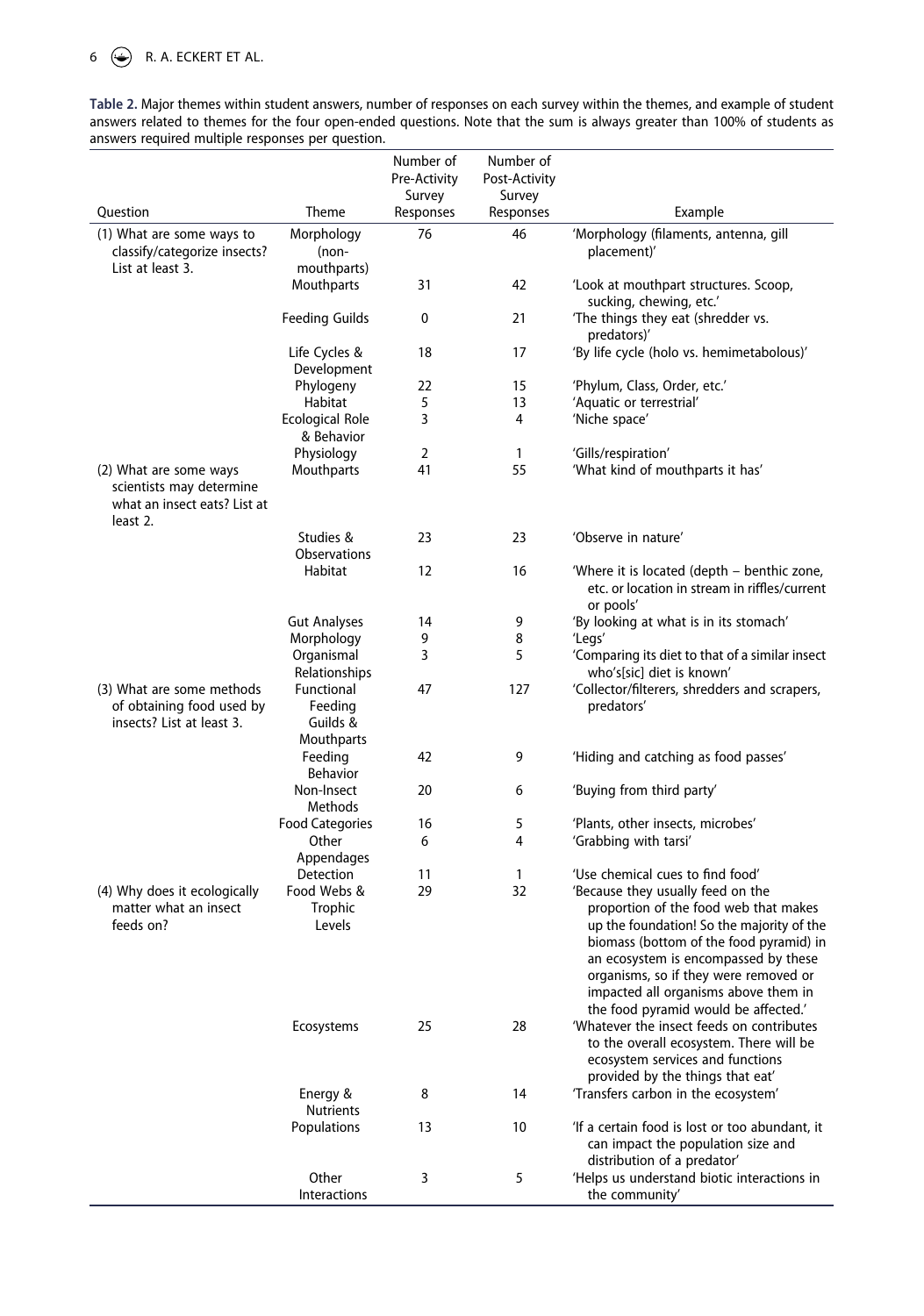importance of mouthparts to the identification of aquatic insects and their feeding choices on a scale of 1-not important to 5-very important ([Table 3\)](#page-8-0). Likert-type question responses were also compared between pre-and post-activity surveys via paired two-tailed t-tests.

An anonymous end-of-the-semester assessment was conducted during a class session. The assessment included Likert-type questions asking students to evaluate the helpfulness of various course activities both in the classroom and laboratory on a scale of 1-least helpful to 5-most helpful. Each activity included an area for comments. The assessment also asked students what they most and least enjoyed, as well as other additions or changes they would recommend in the course. Responses for the mouthparts activity and any comments that mention the activity are considered here to investigate whether students found this activity helpful and were engaged and enthusiastic about it. A total of 45 students completed the assessment, with ten students providing comments with their ratings.

<span id="page-7-1"></span><span id="page-7-0"></span>All data analyses were conducted in R v. 3.6.1 (R Core Team [2019](#page-12-18)) using packages car (Fox and Weisberg [2019](#page-12-19)), rcompanion (Mangiafico [2019\)](#page-12-20), ggplot2 (Wickham [2016](#page-13-7)), and cowplot (Wilke [2019](#page-13-8)). This project was reviewed and approved by the University of Maryland College Park Institutional Review Board (Project #1,318,732).

#### **Results**

#### *Pre- and post-activity surveys*

## *Open-ended question response themes*

Student responses to Question 1: 'What are some ways to classify/categorize insects?' were grouped into eight themes: 'Morphology (non-mouthparts)', 'Mouthparts', 'Feeding Guilds', 'Life Cycles & Development', 'Phylogeny', 'Habitat', 'Ecological Role & Behavior', and 'Physiology'. These themes encompassed morphological, taxonomic, and ecological classifications, and we arranged them from highest to lowest number of post-activity survey responses in [Table 2.](#page-6-0) Responses shifted between the pre- and post-activity surveys to a greater number of answers focusing on feeding and mouthparts. In the pre-activity survey responses, students did not recognise that functional feeding guilds were a way to classify insects as no students included it as method of classification; it became a common answer, however, on the post-activity survey. Mouthparts were mentioned occasionally as a type of morphological means for classification and categorisation of insect in the pre-activity survey, though less commonly than other morphological features. In the post-activity survey, the number of answers including mouthparts increased while general morphologically related answers decreased. Most of the other themes received around the same number of explanations between preand post-survey responses.

Student responses to Question 2: 'What are some ways scientists may determine what an insect eats?' were categorised into six themes [\(Table 2\)](#page-6-0): 'Mouthparts', 'Studies & Observations', 'Habitat', 'Gut Analyses', 'Morphology', and 'Organismal Relationships'. These themes covered physical and biological characteristics as well as more specific experimental methods. Similar to Question 1, student responses to this question showed an increase in the number of answers mentioning mouthparts as a way to determine what an insect eats in the post-activity survey compared to other themes. Mouthparts were also the most common response by far, mentioned more than twice as much as the next most-mentioned theme in the post-activity surveys and nearly twice as much as in the pre-activity surveys. Most of the other themes remained fairly consistent in number of responses between surveys. Responses about habitat did show a small increase again here, as also occurred in Question 1.

The student responses to Question 3: 'What are some methods of obtaining food used by insects?' fit into six themes [\(Table 2](#page-6-0)). Response themes were 'Functional Feeding Guild & Mouthparts', 'Feeding Behavior', Non-Insect Methods', 'Food Categories', 'Other Appendages', and 'Detection', which included classification schemes, behavioural and physical adaptations, and responses that did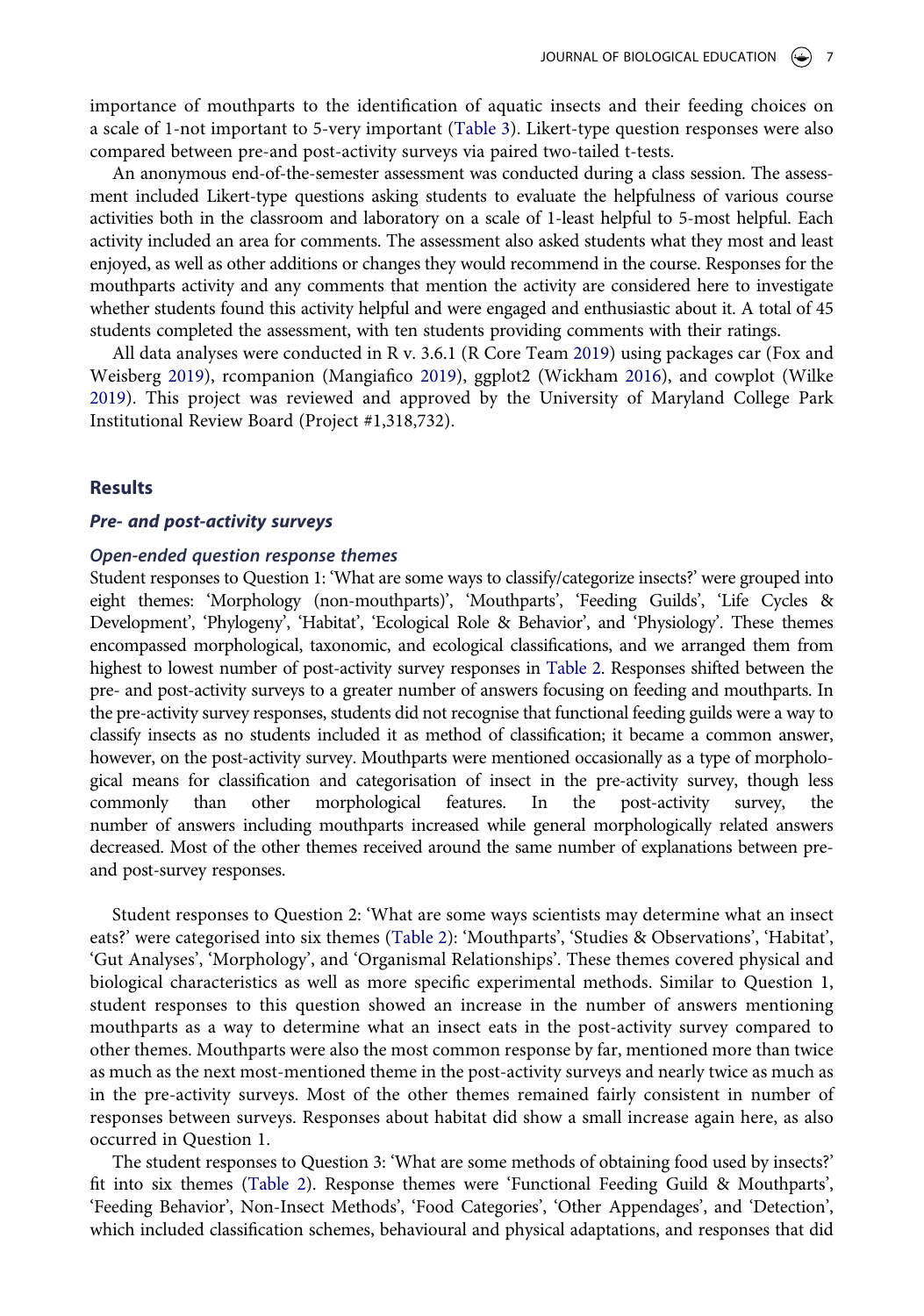| <b>Question</b>                                                                               | <b>Pre-Activity</b> | <b>Post-Activity</b> |
|-----------------------------------------------------------------------------------------------|---------------------|----------------------|
|                                                                                               | Survey              | Survey               |
| Question 1: What are some ways to classify/categorize insects? List at least 3.               | $0.81 + 0.06$       | $1.38 + 0.09$        |
| Question 2: What are some ways scientists may determine what an insect eats? List at least 2. | $1.75 + 0.07$       | $1.94 \pm 0.04$      |
| Question 3: What are some methods of obtaining food used by insects? List at least 3.         | $1.29 + 0.11$       | $1.81 \pm 0.08$      |
| Question 4: Why does it ecologically matter what an insect feeds on?                          | $1.52 + 0.08$       | $1.63 + 0.07$        |
| Summed Scores O1-4                                                                            | $5.38 + 0.18$       | $6.75 + 0.17$        |
| Question 5: How important are mouthparts to identification of aquatic insects? Rate on a      | $4.07 + 0.10$       | $4.34 \pm 0.13$      |
| scale of 1-5, where 1 is not important and 5 is very important.                               |                     |                      |
| Question 6: How important are mouthparts to determining what an insect feeds on? Rate on      | $4.52 + 0.12$       | $4.55 + 0.13$        |
| a scale of 1-5, where 1 is not important and 5 is very important.                             |                     |                      |

<span id="page-8-0"></span>**Table 3.** Pre- and post-activity survey questions and mean scores (± SEM).

not answer the question such as the non-insect methods. Across these themes, responses showed similar trends to the previous two questions with an approximately three-fold increase in the number of responses including something about functional feeding guilds or the physical process of using mouthparts to feed in the post-activity survey responses; this response outnumbered any other responses to any question or across either survey. Every other theme decreased in number of responses between the pre- and post-activity survey.

For Question 4: 'Why does it ecologically matter what an insect feeds on?', student responses were grouped into five themes [\(Table 2](#page-6-0)), 'Food Webs & Trophic Levels', 'Ecosystems', 'Energy & Nutrients', 'Populations', and 'Other Interactions', covering various ecological topics. Responses showed less pronounced trends than the other questions in terms of student responses recognising the relationship between mouthpart morphology and feeding ecology, but this question required greater incorporation of material into higher order thinking. More answers discussed something about food webs or trophic levels in the post-activity survey, which are key when considering the feeding relationships of organisms, but they also recognised general ecosystem responses and specific nutrient and energy cycle requirements of an ecosystem. Only the 'Populations' theme decreased in responses between surveys, while there were small increases in responses for each of the other four themes, which tended to cover larger-scale interactions between organisms in an ecosystem.

#### *Statistical analysis of survey questions*

Student responses to open-ended questions were then scored from 0–2 based upon their connection to functional feeding guilds and mouthparts  $(0 = incorrect \ or \ not \ related \ to \ the \ question, 1 = correct \ but \$ generally did not incorporate aspects of how mouthpart morphology relates to functional feeding guilds, 2 = understanding of the topic of mouthpart morphology and functional feeding guilds). There was a significant increase in the score of these open-ended questions (Question 1–4) on the post-activity survey over pre-activity survey (two-tailed paired Student's *t*-test: t = 8.95, df = 47, *p*< 0.001; [Table 3\)](#page-8-0). Overall, students' answers on the post-activity survey included more references to functional feeding guilds and mouthparts [\(Table 2\)](#page-6-0), with specifics for each question described above. In the Likert-style questions, student ratings showed mixed results with generally high ratings [\(Table 3,](#page-8-0) Questions 5 and 6). Regarding the question, 'How important are mouthparts to identification of aquatic insects?', the relative importance marginally increased in the post-activity survey ( $t = 1.82$ ,  $df = 47$ ,  $p = 0.075$ ). Student ratings (on a scale of 1–5, where 1 is not important and 5 is very important) did not change between the surveys in regards to the question, 'How important are mouthparts to determining what an insect feeds on?'. Although the majority of students rated mouthparts as important or very important on both surveys, there were shifts in student ratings ([Figure 1\)](#page-9-0). In general, for Question 5 the percent of students listing the mouthparts as 5-very important increased from about 29% to over 50% of responses, due largely to decreases in ratings of 3 from ~15% to 4% of responses and in ratings of 4 from ~53% to 40%. Smaller changes were seen in response for Question 6, which had higher overall ratings on both surveys, showing decreases in ratings of 4 from 25% to  $\sim$ 15% and increases in ratings of 5 from  $\sim$ 67% to  $\sim$ 74%.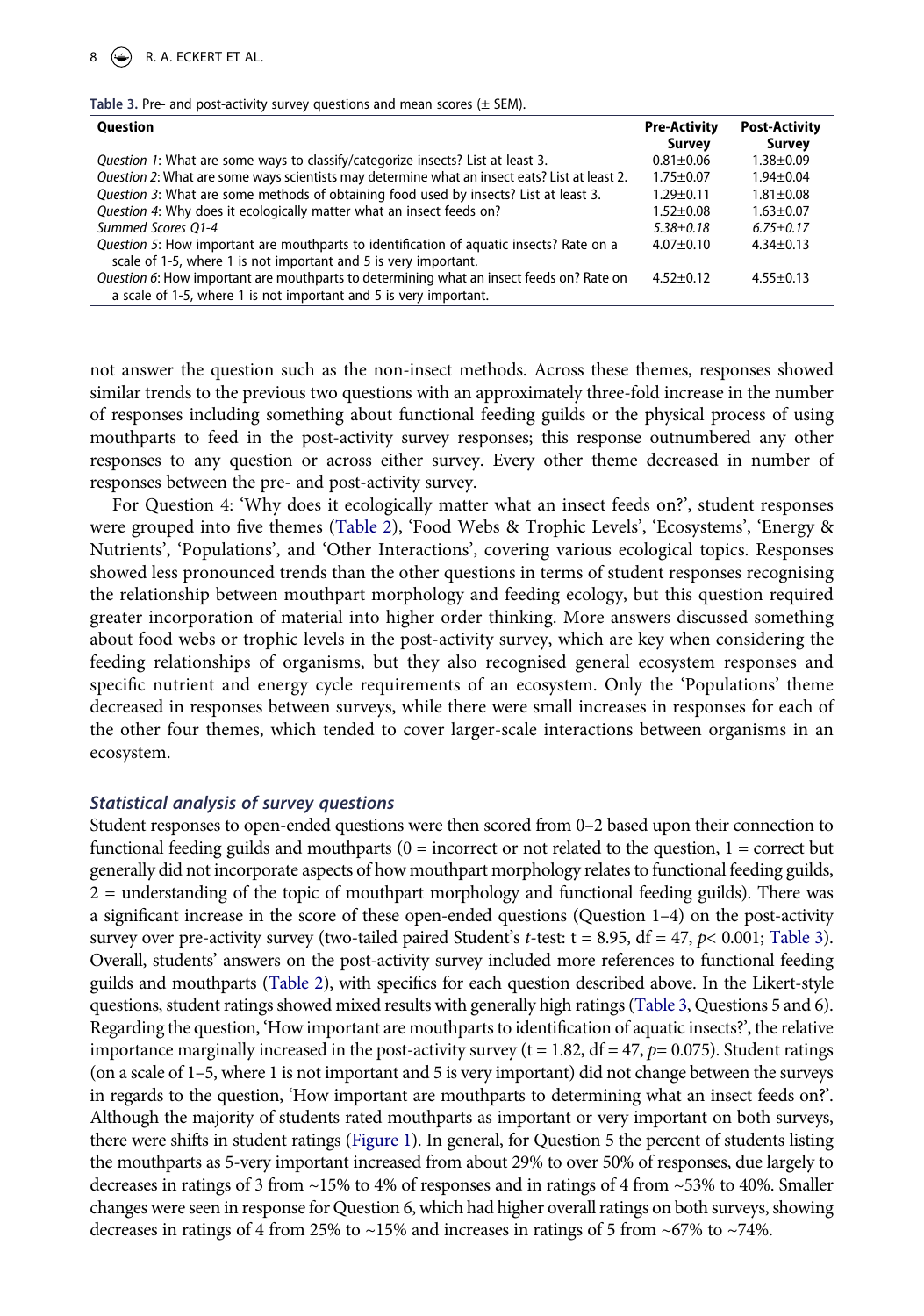## *End-of-the-semester assessment*

A total of forty-five students completed the end-of-the-semester assessment. Students rated this activity a  $3.9 \pm 0.16$  (mean  $\pm$  SE) out of 5, where the scale was from 1-least helpful to 5-most helpful. The distribution of responses included zero ratings of one, five ratings of two, thirteen ratings of three, eight ratings of four, and nineteen ratings of five. Sixty percent of the responding students (27 of the 45) rated the activity as very helpful or most helpful (ratings 4–5). Ten of the 45 students (22%) provided a comment about the mouthparts activity. Seven of these comments described the activity as difficult or frustrating, with five of those students mentioning that it was difficult because of the small size of the mouthparts. Comments included statements such as 'Mouthparts too small' and 'Difficulty performing dissection'. Two students further indicated that the activity was the part of the course they least enjoyed. However, of the ten responses, five indicated that the activity was useful and/or fun, even if it was difficult/frustrating. For example, one student commented 'Good to learn, but complicated to see with small macroinvertebrates' and another commented 'Challenging but fun'.

# **Discussion**

In previous years of this freshwater biology course, the course instructor noticed that students were rarely making the connection between how mouthpart morphology related to aquatic insect feeding roles within aquatic ecosystems and sought to provide a means within the laboratory for students to see this connection. Jigsaw activities in biology laboratory courses, including activities in anatomy and classification similar to the activity here, have resulted in increased student learning and appreciation for the subject (Koprowski and Perigo 2001; Sezek [2013\)](#page-13-6), suggesting it might benefit student connections for this concept. This study therefore examined to what extent a modified

<span id="page-9-0"></span>

**Figure 1.** Student ratings from pre-activity and post-activity surveys on a Likert-type scale from 1-not important to 5-very important to (a) Question 5: How important are mouthparts to identification of aquatic insects? And (b) Question 6: How important are mouthparts to determining what an insect feeds on?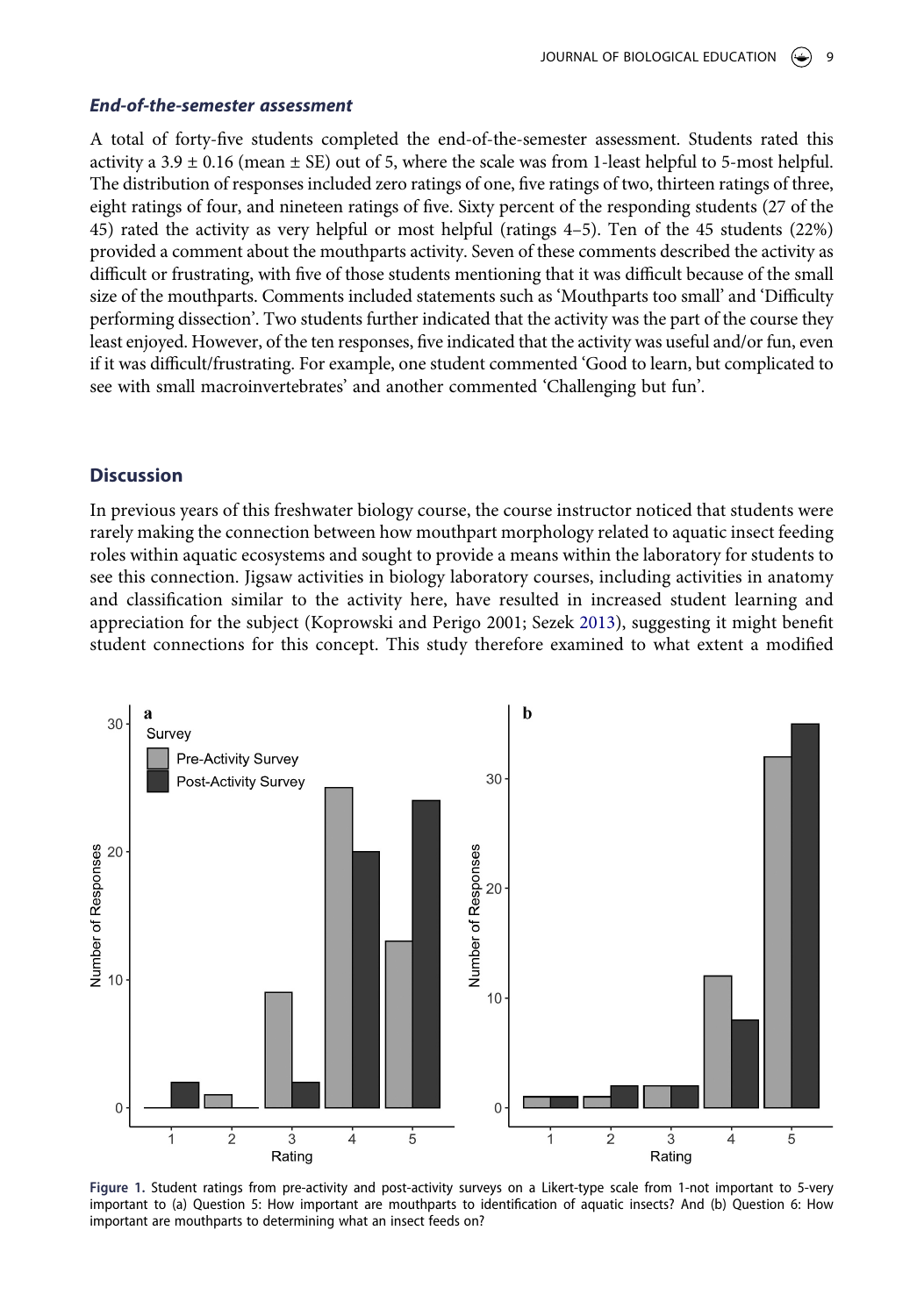mouthparts dissection activity that used cooperative learning via the Jigsaw method increased student understanding of the importance of mouthpart morphology for ecological feeding roles and whether students found this activity helpful and enjoyable. Student responses on pre- and postactivity surveys indicated that they learned about functional feeding guilds and their relationship to mouthparts, as scores significantly improved on the post-activity survey and categorised answers showed increased numbers of responses including mouthparts and functional feeding guilds. The end-of-the-semester assessment indicated that the class generally found the activity to be helpful to their learning, and while some enjoyed it, others perceived it to be difficult. The activity therefore appeared to enhance student understanding of the link between morphology and feeding roles in aquatic insects, although further modification may provide greater benefit to future students in the course.

Cooperative learning has been used in a number of STEM-related fields, including biology (e.g. Smith, Hinckley, and Volk [1991;](#page-13-3) Springer, Stanne, and Donovan [1999](#page-13-4); Koprowski and Perigo 2001; Lord [2001;](#page-12-9) Sezek [2013](#page-13-6)). In this study, we used cooperative learning to enhance students' understanding of the link between mouthpart morphological and ecological feeding roles of aquatic insects by implementing a Jigsaw component to a mouthpart dissection activity. We expected to see improved scores in post-activity surveys over pre-activity surveys as students were able to manipulate, observe, teach to peers, and make hypotheses about the ecological role of different aquatic insect mouthparts. The results met our expectations as students scored significantly higher on the post-survey responses via a grading rubric evaluating their responses, indicating the activity was effective at conveying key concepts. Students also provided a greater number of responses including terms related to ecological feeding guilds and ways to use mouthparts to feed, indicating gained understanding of the link between morphology and feeding roles. Positive effects of cooperative learning have been seen in other studies testing similar classification and morphological concepts. As described in the introduction, both a comparative anatomy class (Koprowski and Perigo 2001) and a class teaching invertebrate classification (Sezek [2013](#page-13-6)) found that Jigsaw activities enhanced student learning around these concepts. With this activity, students demonstrated increased knowledge about functional feeding guilds and the role of mouthparts in determining feeding roles of aquatic insects. In our freshwater biology class, cooperative learning via a Jigsaw activity was an effective tool for student learning of a difficult topic, supporting previous work.

Likert-style questions showed minimal changes in average ratings between the pre- and postactivity surveys as students provided high ratings on both surveys. Students in general ranked mouthparts as important or very important in both pre- and post-activity surveys, and there were small shifts from lower ratings to ratings of five between the surveys. The overall rating of the importance of mouthparts to insect identification did show a small increase, albeit of marginal significance, in the post-activity survey. Direct, hands-on examinations of the different forms of mouthparts may have provided greater appreciation for their need in identification. Students had already begun to learn to distinguish insect orders by mouthparts earlier in the semester, and this activity may have further solidified their preconceptions. In contrast, there were no differences in pre- and post-survey activity scores regarding the importance of mouthparts to determining what an insect eats and smaller shifts in number of responses between ratings. This appears to be in opposition to the answers provided by students to the open-ended Question 2, where mouthparts were increasingly mentioned as a way to determine what an insect eats in the post-survey; mouthparts were the most common answer provided in both surveys. Students may have already been cognisant of the role mouthparts play in limiting food choices for insects; this idea is something that appears in much of the literature describing aquatic insects in terms of functional feeding guilds (e.g. Cummins and Klug [1979](#page-12-1); Ramírez and Gutiérrez-Fonseca [2014;](#page-13-2) Cummins [2018](#page-12-3)). They may have been exposed to this idea in lecture, or it may be a concept that inherently made sense to them already. It also suggests that greater emphasis may be needed regarding the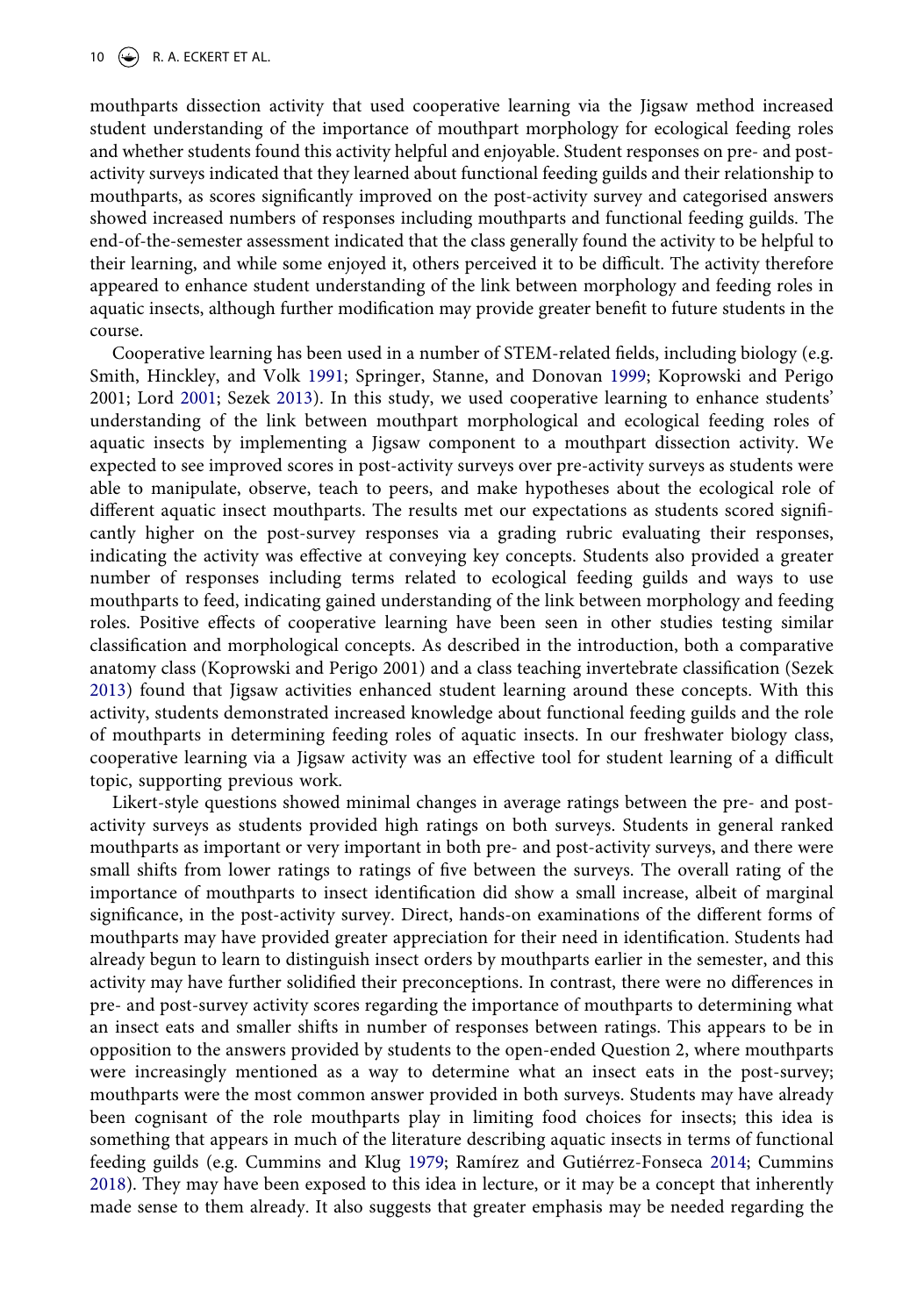importance of mouthparts in determining insect feeding guilds, including some additional discussion or activity. Further investigation within the classroom is needed to determine which of these is true.

We expected to see that students would rate this activity as helpful to their learning and that they would be enthusiastic about this activity. The results did not exactly match our expectations, and assessment results appear to somewhat contrast to pre- and post-activity survey results which showed increased achievement scores. A review of students' comments provided on the assessment indicated that some reported the activity to be difficult, and the top reason reported was the small size of many of the insects involved in the activity. While the overall average helpfulness rating of 3.9 out of 5 indicates that this was generally a helpful exercise, 40% of students indicated it was less helpful for them. The perceived difficulty may have therefore impaired its perception as helpful to students. Work with high school science students has indicated that when students perceive an activity or concept as difficult, they are more disengaged (Patall et al. [2018](#page-12-21)), and this lowered engagement may have been true here leading to lower enjoyment, as measured by ratings of activity helpfulness.

<span id="page-11-0"></span>Further adaptation of the activity to remove or reduce this perceived difficulty may result in greater engagement, enthusiasm, and perceived helpfulness of the activity. For instance, students could be provided with the large insects used in previous years, like *Pteronarcys* sp., to dissect with a partner. They could then be placed in groups to examine the modified mouthparts of a unique aquatic insect that has been dissected for them by the TA and make observations and hypotheses, with multiple unique insects available to different groups. These groups could then be broken into new groups (Jigsaw activity) where students who observed each insect could share their findings, similar to what occurred here. Removing the dissection component of the smaller specimens may allow students to achieve the same activity learning goals without the frustration mentioned in the comments regarding the small insect size for dissection, leading to an activity that is better perceived and more impactful for student engagement and learning.

#### **Conclusions**

Overall, the results of the surveys indicate that the modified mouthparts activity using a Jigsaw approach achieved its goals of increasing student understanding of the links between mouthpart morphology and ecological feeding roles of aquatic insects and was generally viewed as helpful to student learning. Jigsaws have been shown to promote learning in STEM courses (e.g. Springer, Stanne, and Donovan [1999](#page-13-4)) and have been effective in classes with similar goals (e.g. Koprowski and Perigo 2001; Sezek [2013\)](#page-13-6). The findings of these previous studies are supported here. While student enjoyment of the activity was mixed based upon student comments of perceived difficulty, this activity led to clear gains in knowledge as seen in student responses on the post-activity survey compared to the pre-activity survey and helped student learning as rated on end-of-the-semester assessments. As such, this activity was successful in supporting student learning and, with minor modification, can provide an even more engaging and intellectual experience on a challenging topic.

#### **Acknowledgments**

Thank you to Patrick Sheehan for statistical advice towards data analysis and Keith Price for serving as independent scorer of student answers. This project was completed as part of the requirements for the University of Maryland University Teaching and Learning Program.

#### **Disclosure statement**

No potential conflict of interest was reported by the author(s).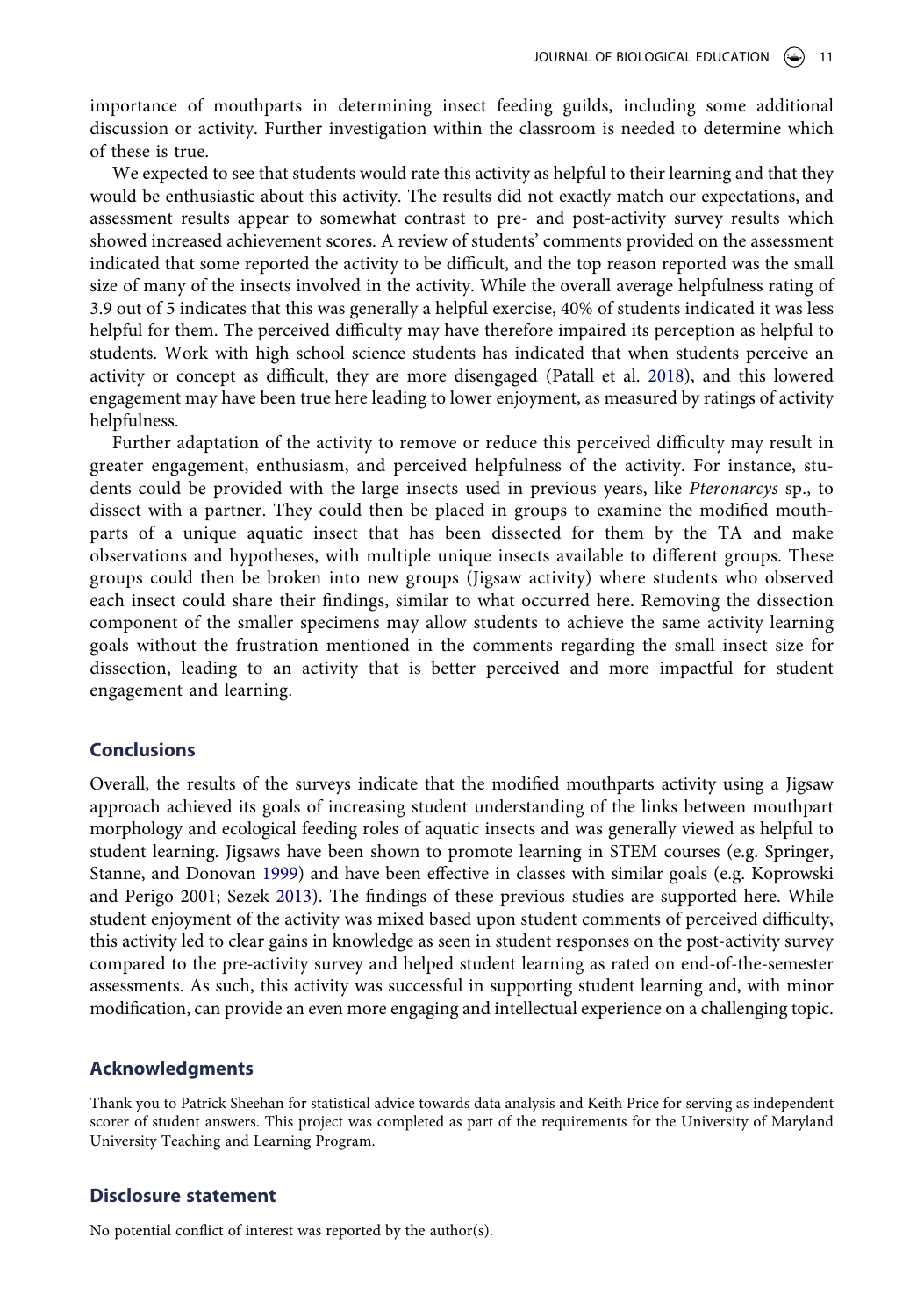### **ORCID**

Rebecca A. Eckert **b** http://orcid.org/0000-0002-2390-7591 William O. Lamp **b** http://orcid.org/0000-0002-8565-1560 Gili Marbach-Ad **b** http://orcid.org/0000-0002-6278-2015

#### **References**

- <span id="page-12-17"></span>Aronson, E., and E. Goode. [1980.](#page-2-0) "Training Teachers to Implement Jigsaw Learning: A Manual for Teachers." In *Cooperation in Education*, edited by S. Sharan, P. Hare, C. D. Webb, and R. Hertz-Lazarowitz, 47–81. Provo, UT: Brigham University Press.
- <span id="page-12-15"></span>Brown, P. J. P. [2010.](#page-2-1) "Process-Oriented Guided-Inquiry Learning in an Introductory Anatomy and Physiology Course with a Diverse Student Population." *Advances in Physiology Education* 34 (3): 150–155. doi:[10.1152/](https://doi.org/10.1152/advan.00055.2010) [advan.00055.2010](https://doi.org/10.1152/advan.00055.2010).
- <span id="page-12-8"></span>Colosi, J. C., and C. R. Zales. [1998.](#page-2-2) "Jigsaw Cooperative Learning Improves Biology Lab Courses." *BioScience* 48 (2): 118–124. doi:[10.2307/1313137](https://doi.org/10.2307/1313137).
- <span id="page-12-3"></span>Cummins, K. W. [2018.](#page-2-3) "Functional Analysis of Stream Macroinvertebrates." In *Limnology - Some New Aspects of Inland Water Ecology*, edited by D. Gokce. doi:[10.5772/intechopen.79913.](https://doi.org/10.5772/intechopen.79913) Available from: [https://www.intecho](https://www.intechopen.com/chapters/63596) [pen.com/chapters/63596](https://www.intechopen.com/chapters/63596)
- <span id="page-12-1"></span>Cummins, K. W., and M. J. Klug. [1979](#page-2-4). "Feeding Ecology of Stream Invertebrates." *Annual Review of Ecology and Systematics* 10: 147–172. doi:[10.1146/annurev.es.10.110179.001051.](https://doi.org/10.1146/annurev.es.10.110179.001051)
- <span id="page-12-0"></span>Dunn, C. P. [2003.](#page-1-1) "Keeping Taxonomy Based in Morphology." *Trends in Ecology & Evolution* 18 (6): 270–271. doi:[10.1016/S0169-5347\(03\)00094-6.](https://doi.org/10.1016/S0169-5347(03)00094-6)
- <span id="page-12-5"></span>Fauzi, A., and A. Fariantika. [2018](#page-2-5). "Courses Perceived Difficult by Undergraduate Students Majoring in Biology." *Biosfer: Jurnal Pendidikan Biologi* 11 (2): 78–89. doi:[10.21009/biosferjpb.v11n2.78-89.](https://doi.org/10.21009/biosferjpb.v11n2.78-89)
- <span id="page-12-19"></span>Fox, J., and S. Weisberg. [2019.](#page-7-0) *An {R} Companion to Applied Regression*. 3rd ed. Thousand Oaks, CA: Sage.
- <span id="page-12-16"></span>Johnson, C., L. Cagle, C. N. Jackson, and T. C. Lee. [2011](#page-2-1). "Activities Using Process-Oriented Guided Inquiry Learning (POGIL) in the Foreign Language Classroom." *Die Unterrichtspraxis/Teaching German* 44 (1): 30–39. doi:[10.1111/](https://doi.org/10.1111/j.1756-1221.2011.00090.x) [j.1756-1221.2011.00090.x](https://doi.org/10.1111/j.1756-1221.2011.00090.x).
- <span id="page-12-11"></span>Kaddoura, M. [2013.](#page-2-6) "Think Pair Share: A Teaching Learning Strategy to Enhance Students' Critical Thinking." *Educational Research Quarterly* 36 (4): 3–24.
- <span id="page-12-6"></span>Koprowski, J. L., and N. Perigo. [2000.](#page-2-7) "Cooperative Learning as a Tool to Teach Vertebrate Anatomy." *American Biology Teacher* 62 (4): 282–284. doi:[10.2307/4450896](https://doi.org/10.2307/4450896).
- <span id="page-12-12"></span>Kothiyal, A., R. Majumdar, S. Murthy, and S. Iyer. [2013.](#page-2-6) "Effect of Think-Pair-Share in a Large CS1 Class: 83% Sustained Engagement." In *Proceedings of the Ninth Annual International ACM Conference on International Computing Education Research*, 137–144. ICER '13. San Diego, San California, USA: Association for Computing Machinery. doi:[10.1145/2493394.2493408.](https://doi.org/10.1145/2493394.2493408)
- <span id="page-12-9"></span>Lord, T. R. [2001](#page-2-8). "101 Reasons for Using Cooperative Learning in Biology Teaching." *The American Biology Teacher*  63 (1): 30–38. doi:[10.2307/4451027.](https://doi.org/10.2307/4451027)
- <span id="page-12-10"></span>Lyman, F. [1981.](#page-2-6) "The Responsive Classroom Discussion." In *Mainstreaming Digest*, edited by A. S. Anderson, 109–113. College Park: University of Maryland College of Education.
- <span id="page-12-7"></span>Mangtorn, O. and G. Helldén. [2007.](#page-2-9) "Reading Nature from a 'Bottom-up' Perspective." *Journal of Biological Education* 41 (2): 68–75. doi:[10.1080/00219266.2007.9656065](https://doi.org/10.1080/00219266.2007.9656065).
- <span id="page-12-20"></span>Mangiafico, S. [2019](#page-7-0). "Rcompanion: Functions to Support Extension Education Program Evaluation." R package version 2.3.7. Accessed January 11, 2021. <https://CRAN.R-project.org/package=rcompanion>
- <span id="page-12-2"></span>Merritt, R. W., K. W. Cummins, and M. B. Berg. [2008.](#page-2-10) *An Introduction to the Aquatic Insects of North America*. 4th ed. Dubuque, IA: Kendall Hunt Publishing Company.
- <span id="page-12-13"></span>Moog, R. S., F. J. Creegan, D. M. Hanson, J. N. Spencer, and A. R. Straumanis. [2006.](#page-2-11) "Process-Oriented Guided Inquiry Learning: POGIL and the POGIL Project." *Metropolitan Universities* 17 (4): 41–52.
- <span id="page-12-14"></span>Moog, R. S., and J. N. Spencer. [2008](#page-2-1). "POGIL: An Overview." In *Process Oriented Guided Inquiry Learning (POGIL)*, 994:1–13. ACS Symposium Series 994. American Chemical Society. doi:[10.1021/bk-2008-0994.ch001.](https://doi.org/10.1021/bk-2008-0994.ch001) [https://](https://pubs.acs.org/doi/10.1021/bk-2008-0994) [pubs.acs.org/doi/10.1021/bk-2008-0994](https://pubs.acs.org/doi/10.1021/bk-2008-0994)
- <span id="page-12-4"></span>Okebukola, P. A., and O. J. Jegede. [1989.](#page-2-5) "Students' Anxiety Towards and Perception of Difficulty of Some Biological Concepts under the Concept-mapping Heuristic." *Research in Science & Technological Education* 7 (1): 85–92. doi:[10.1080/0263514890070109.](https://doi.org/10.1080/0263514890070109)
- <span id="page-12-21"></span>Patall, E. A., S. Hooper, A. C. Vasquez, K. A. Pituch, and R. R. Steingut[.2018.](#page-11-0) "Science Class Is Too Hard: Perceived Difficulty, Disengagement, and the Role of Teacher Autonomy Support from a Daily Diary Perspective." *Learning and Instruction* 58: 220–231. doi:[10.1016/j.learninstruc.2018.07.004.](https://doi.org/10.1016/j.learninstruc.2018.07.004)
- <span id="page-12-18"></span>R Core Team. [2019.](#page-7-1) R: A Language and Environment for Statistical Computing. Vienna, Austria: R Foundation for Statistical Computing. Accessed January 11, 2021. <https://www.R-project.org/>.